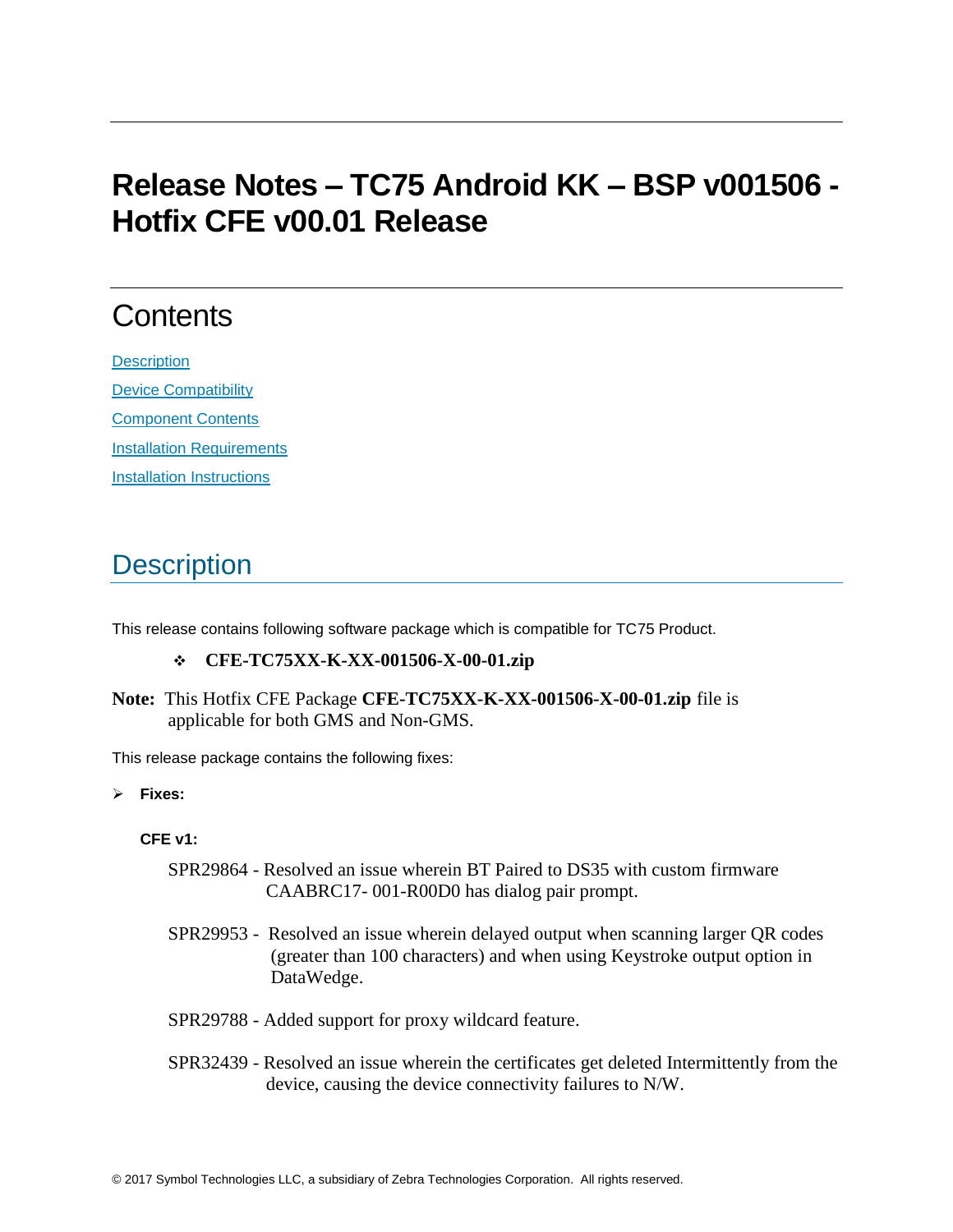- SPR29166 Resolved an issue wherein during battery swap mode RED LED turns ON intermittently after going to OFF state.
- SPR32193/SPR32230 Resolved an issue wherein devices experiencing authentication failures, and were not able to recover.

### <span id="page-1-0"></span>Device Compatibility

This Hotfix CFE Package software release has been approved for use with the following Zebra devices.

| Device                  | <b>Operating System</b> |
|-------------------------|-------------------------|
| TC75AH-GA11ES-A2        | Android 4.4.3           |
| TC75AH-GA11ES-A1        | Android 4.4.3           |
| TC75BH-GA11ES           | Android 4.4.3           |
| TC75BH-GA11ES-TW        | Android 4.4.3           |
| TC75BH-KA11ES-BR        | Android 4.4.3           |
| TC75BH-GA11MS-CN        | Android 4.4.3           |
| TC75AH-KA11ES-A2        | Android 4.4.3           |
| TC75AH-KA11ES-A1        | Android 4.4.3           |
| TC75BH-KA11ES           | Android 4.4.3           |
| TC75BH-KA11ES-TW        | Android 4.4.3           |
| <b>TC75BH-KA11ES-01</b> | Android 4.4.3           |
| TC75BH-KA11ES-RM        | Android 4.4.3           |
| TC75BH-KA11MS-CN        | Android 4.4.3           |
| TC75BH-KA11ES-BR        | Android 4.4.3           |